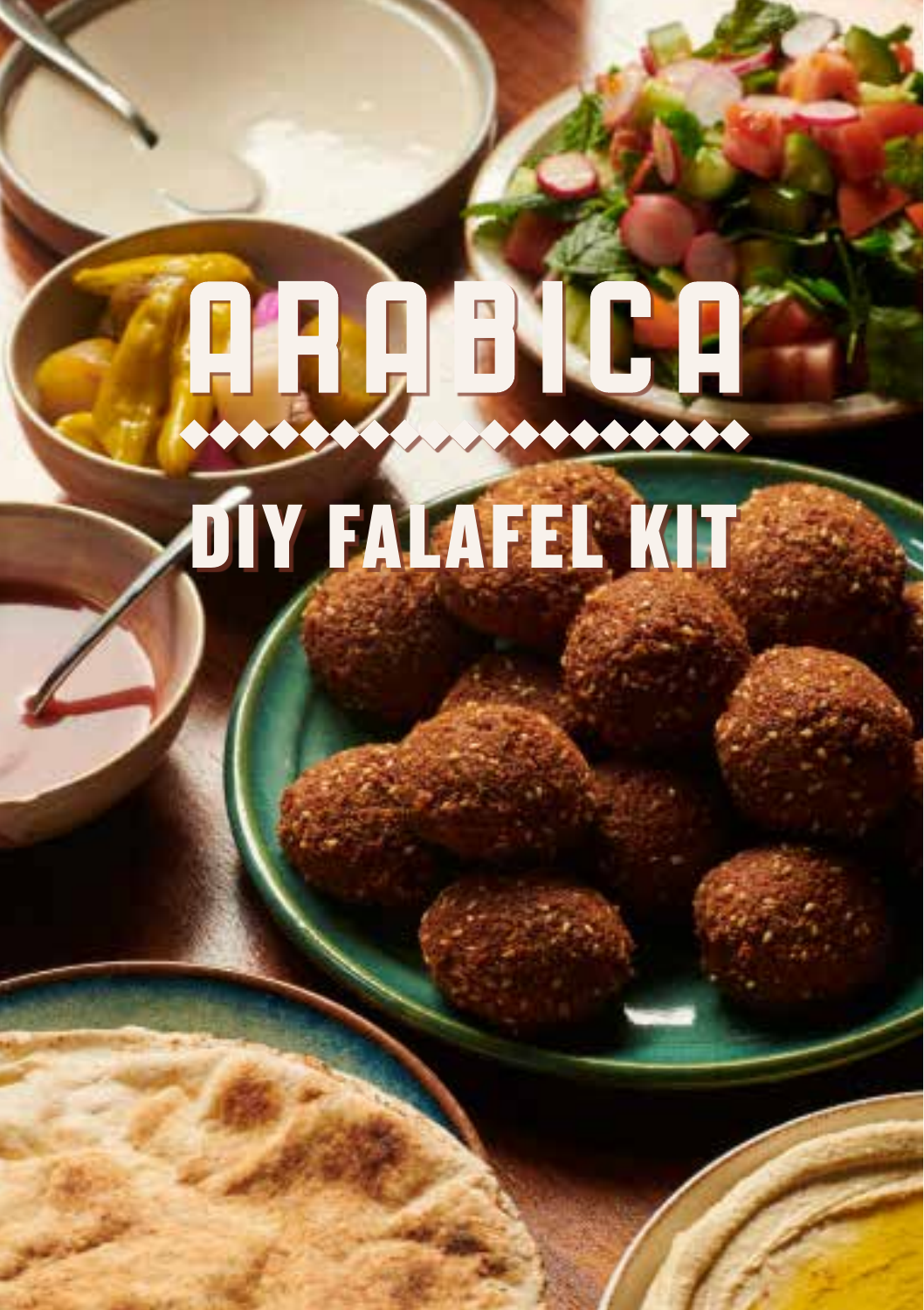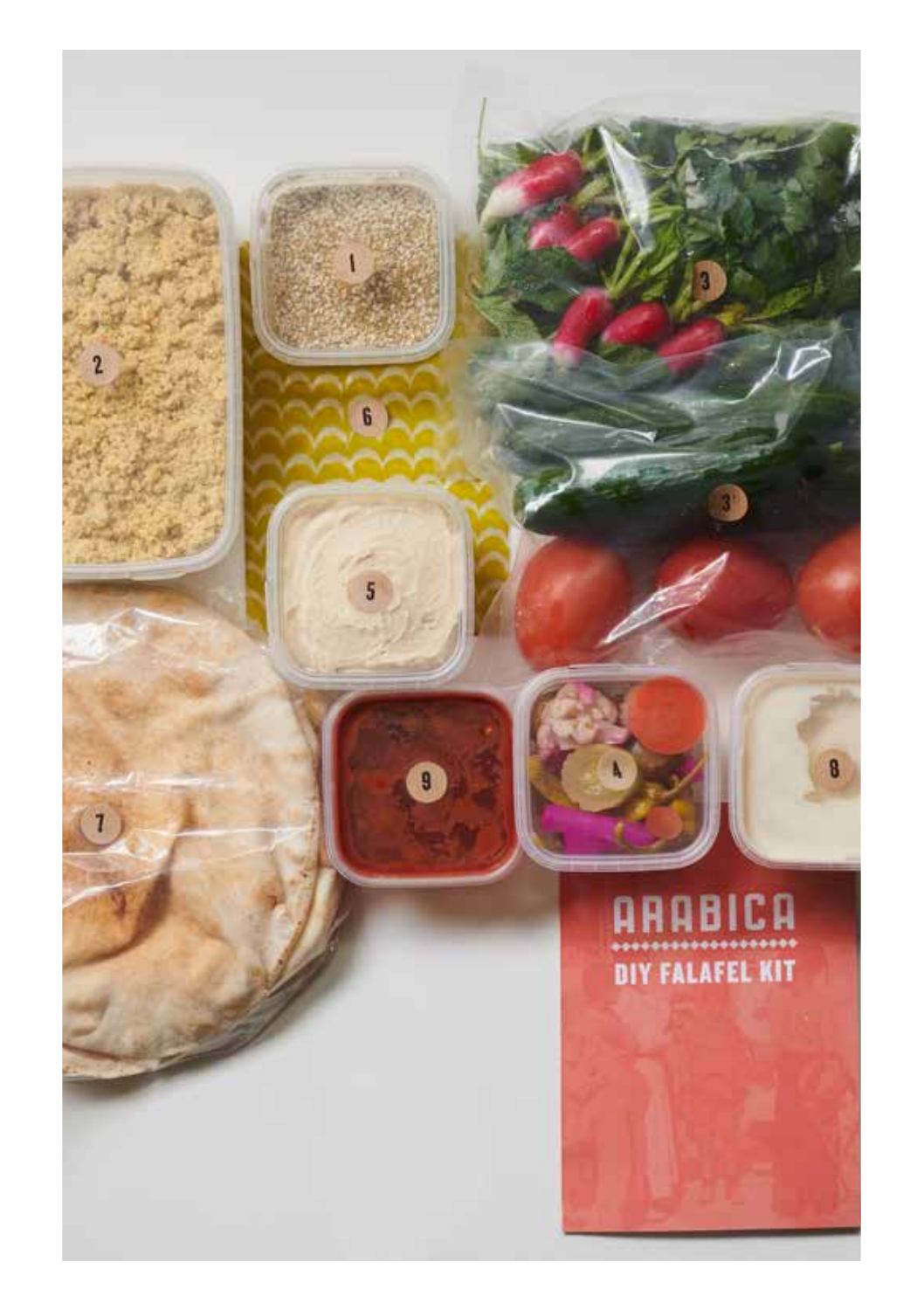# **INSTRUCTIONS**

# PREPARATION TIME:

Less than 30 Minutes

# EQUIPMENT:

Deep fryer or medium saucepan Vegetable oil for cooking Weighing scale Thermometer for checking the oil Board for the formed falafels Slotted spoon Mixing bowl **Spoons** Paper towel

# IN THE KIT

Falafel seasoning  $\cap$ Beiruti falafel base  $(2)$ Salad & herbs  $(3)$ Pickles (4) Hummus (5) Wrap paper  $(6)$ Khobez flatbread  $\Omega$ Tahini sauce 8 Chilli sauce (9)

# MUSIC

Scan this QR code to download your Arabica spotify dinner playlist



Follow manufacturers guidelines when adding oil to your deep fryer or half fill a saucepan. Heat the vegetable oil to 170°C. It's important to check the temperature of the oil using a thermometer. The perfect falafel is hot and crunchy on the outside, fluffy and herby within. We've included enough mixture to make extra falafel for dunking into hummus!

1. Add the falafel seasoning  $(1)$  to the Beiruti falafel base  $(2)$  and mix thoroughly to ensure the seasoning (which includes a leavening agent to make fluffier lighter falafel) is evenly dispersed through the Beiruti falafel base.

2. Wash the salad and herbs 3. Cut the tomatoes and cucumber into a rough 1cm dice. Finely slice the radishes. Pick the leaves of the herbs. Roughly chop the parsley and tear the mint. Combine and transfer to a serving bowl.

3. Transfer the pickles  $\left(4\right)$  to a bowl. Spoon the hummus  $\left(5\right)$ onto a plate. Decant the tahini sauce  $\circledast$  and chilli sauce  $\circledast$  to bowls.

4. Scoop a spoonful of the falafel mix, into a falafel maker or your hand and form into walnut-sized balls, weighing approximately 30g. Flatten them slightly and place on a tray. Continue until you have finished the mixture, being careful not to upsize them, otherwise they won't cook properly – the outside will be golden brown, and the centre will still be a little raw.

5. Add the falafel in batches of 6-9 pieces and cook for about 4-5 mins, until crisp and gold brown on the outside and soft and crumbly on the inside. Remove using a slotted spoon, drain excess oil and place in a bowl lined with paper towel to remove any excess oil.

### **Watch our falafel instagram stories or follow the simple steps below to make the perfect falafel wrap.**

6. Position the Arabica wrap paper  $(6)$  in portrait on your kitchen counter. Place a flatbread  $(7)$  on top of the paper with the right outer edge of the bread in line with the centre fold crease.

7. Place 3 piping hot falafels in the centre of each flatbread and gently squash with the back of a spoon.

8. Add a heaped spoonful of the salad & herb mix and some pickles  $\overline{4}$  of your choice. Drizzle generously with tahini sauce  $\overline{8}$ and a touch of chilli sauce  $(9)$ , to your taste.

9. Roll the flatbreads and fold the right edge of wrap paper towards the centre (to help catch all the juices) and roll the wrap up and serve immediately.

 **Share a picture** @**ArabicaLondon #Arabicafalafel**